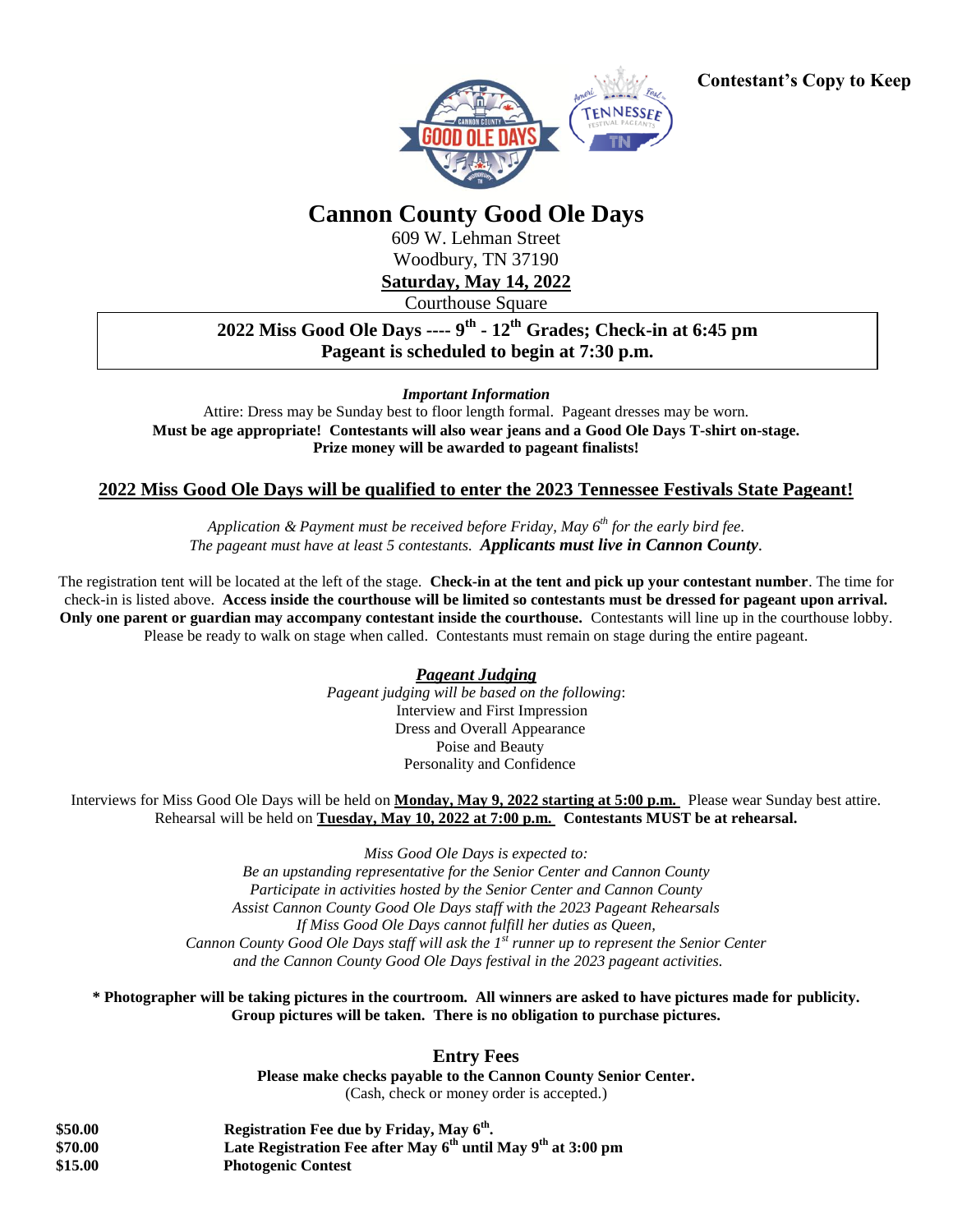## **Photogenic Contest**

Enter **ONE** Black & White or Color Photo At least 3 x 5 and no larger than 4 x 6 Due to copyright, no professional pictures will be accepted. **Picture must be turned in with application** and can be retrieved at registration tent Saturday evening. WE ARE NOT RESPONSIBLE FOR LOST PICTURES! Application and fees are to be returned to: Cannon County Senior Center 609 W. Lehman Street Woodbury, TN 37190

All Contestants are encouraged to ride in the Cannon County Good Ole Days parade on Saturday, May 14, 2022 at 12:00 noon. Transportation will be provided. Please be dropped off at MTEMC by 11:45 a.m. Contact the Senior Center at (615) 563-5304 for additional information.

Thank you for your participation in the Miss Good Ole Days pageant!